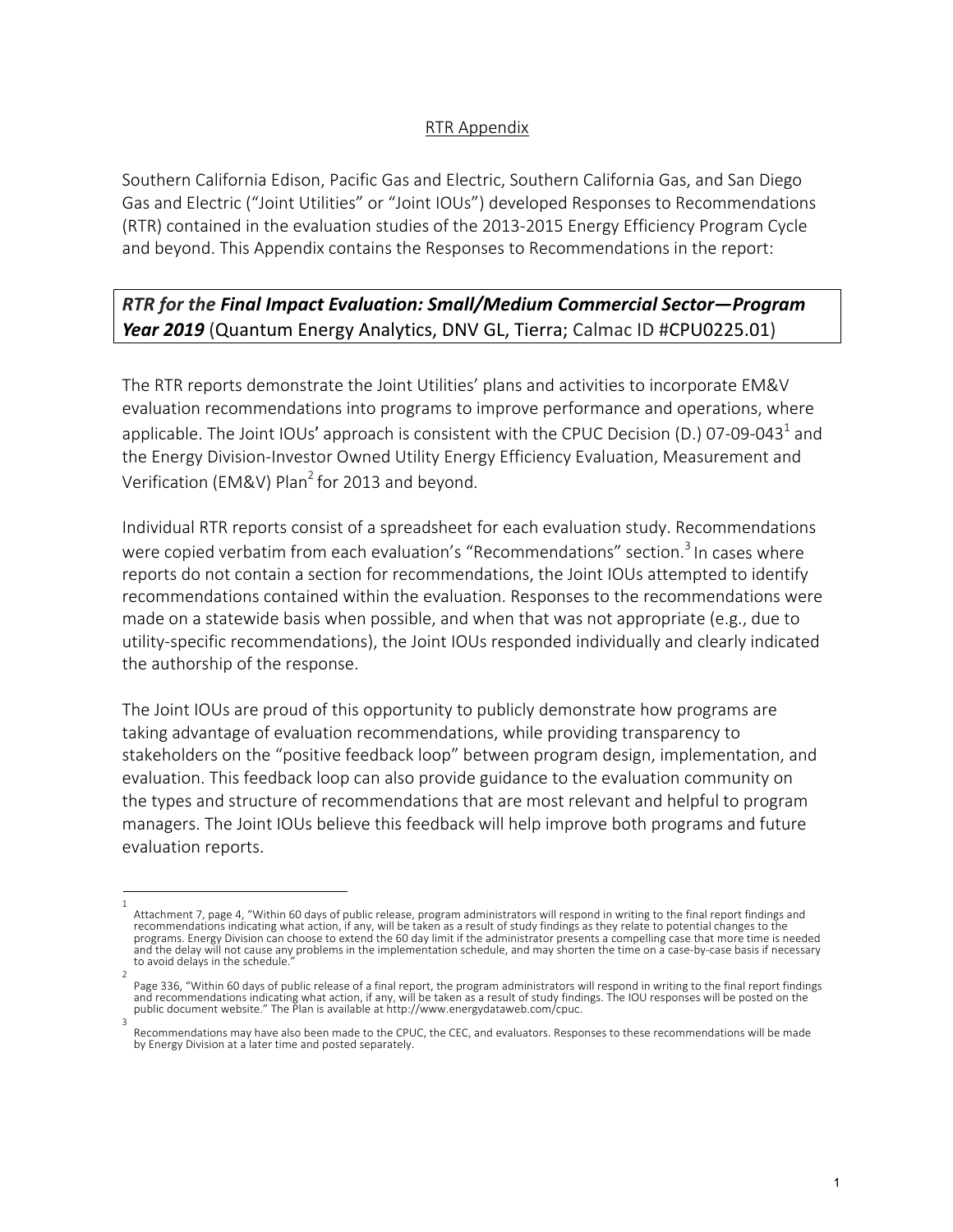## **Response to Recommendations (RTR) in Impact, Process, and Market Assessment Studies**

**Study Title:** Final Impact Evaluation: Small/Medium Commercial Sector—Program Year 2019 **Program:** SMB **Author:** Quantum Energy Analytics, DNV GL, Tierra **Calmac ID:** CPU0225.01 **Link to Report:** http://calmac.org/publications/\_\_\_SmCom\_\_FULL\_Final.pdf

|                |       |                                                                                                                                                                                                                                                                                                                                                                                                                                                                                                                                                                                                                                                                                                                                                                                                                                                                                                                                                                                                                                                                       |                                                                                                                                                                                                                                             |                                                               |                                               | <b>PG&amp;E</b> (if applicable)                                                                                                                                                                                            | <b>SCG</b> (if applicable)                    |                                                                                                                             | <b>SDG&amp;E</b> (if applicable)              |                                                                                                                                                                                                                                                                                                             |
|----------------|-------|-----------------------------------------------------------------------------------------------------------------------------------------------------------------------------------------------------------------------------------------------------------------------------------------------------------------------------------------------------------------------------------------------------------------------------------------------------------------------------------------------------------------------------------------------------------------------------------------------------------------------------------------------------------------------------------------------------------------------------------------------------------------------------------------------------------------------------------------------------------------------------------------------------------------------------------------------------------------------------------------------------------------------------------------------------------------------|---------------------------------------------------------------------------------------------------------------------------------------------------------------------------------------------------------------------------------------------|---------------------------------------------------------------|-----------------------------------------------|----------------------------------------------------------------------------------------------------------------------------------------------------------------------------------------------------------------------------|-----------------------------------------------|-----------------------------------------------------------------------------------------------------------------------------|-----------------------------------------------|-------------------------------------------------------------------------------------------------------------------------------------------------------------------------------------------------------------------------------------------------------------------------------------------------------------|
| Item           | Sect. | <b>Findings</b>                                                                                                                                                                                                                                                                                                                                                                                                                                                                                                                                                                                                                                                                                                                                                                                                                                                                                                                                                                                                                                                       | <b>Best Practice /</b><br><b>Recommendations</b><br>(Verbatim from<br><b>Final Report)</b>                                                                                                                                                  | <b>Recommendation</b><br>Recipient                            | <b>Disposition</b>                            | <b>Disposition Notes</b>                                                                                                                                                                                                   | <b>Disposition</b>                            | <b>Disposition Notes</b>                                                                                                    | <b>Disposition</b>                            | <b>Disposition Notes</b>                                                                                                                                                                                                                                                                                    |
|                |       |                                                                                                                                                                                                                                                                                                                                                                                                                                                                                                                                                                                                                                                                                                                                                                                                                                                                                                                                                                                                                                                                       |                                                                                                                                                                                                                                             | If incorrect,<br>please<br>indicate and<br>redirect in notes. | Choose:<br>Accepted,<br>Rejected, or<br>Other | Examples:<br>Describe specific program change, give<br>reason for rejection, or indicate that it's<br>under further review.                                                                                                | Choose:<br>Accepted,<br>Rejected, or<br>Other | Examples:<br>Describe specific program change, give<br>reason for rejection, or indicate that it's<br>under further review. | Choose:<br>Accepted,<br>Rejected, or<br>Other | Examples:<br>Describe specific program change, give<br>reason for rejection, or indicate that it's<br>under further review.                                                                                                                                                                                 |
| 1              | - 5   | The addition of ozone laundry<br>equipment is generally an effec-<br>tive technology for reducing hot<br>water used by laundry equip-<br>ment, resulting in energy sav-<br>ings. With ozone laundry equip-<br>ment in place, laundry cycles are<br>typically completed using less<br>hot water, and the hot water<br>temperature setpoint for the<br>water heating system is low-<br>ered. Both factors combined<br>contribute to a reduction in nat-<br>ural gas used to heat water, in a<br>water heater or boiler that pro-<br>vides hot water to a given laun-<br>dry facility. Furthermore, the<br>ozone that is introduced into<br>the water supply used by laun-<br>dry equipment enhances sanita-<br>tion, including the destruction<br>of microorganisms, like bacteria<br>and viruses, that can cause dis-<br>ease.<br>The measures' dual effective-<br>ness in combating climate<br>change through energy savings<br>and reducing the likelihood of<br>contagious disease outbreaks<br>makes this technology highly at-<br>tractive as a program offering. | We recommend that this technology<br>not only continue to be offered by the<br>programs, but that the PAs' increase<br>participation levels through additional<br>marketing and outreach supporting up-<br>take of ozone laundry equipment. | PG&E, SCG and<br>SDG&E                                        | Accepted                                      | PG&E has continued to promote both<br>ozone laundry internally with PG&E<br>Customer Relationship managers, with<br>customers on our website and through<br>additional recruiting of Ozone focused<br><b>Trade Allies.</b> | Other                                         | SoCalGas has sunsetted this measure.                                                                                        | Other                                         | As programs transition to third-party<br>implementation, the IOUs will have less<br>control over program design and imple-<br>mentation. SDG&E will take the recom-<br>mendation and share it with its pro-<br>gram implementers who determine<br>which technologies to actively market<br>and incentivize. |
| $\overline{2}$ | - 5   | Out of a total sample size of 35<br>sites we sampled 1 San Diego<br>Gas and Electric (SDG&E) pro-                                                                                                                                                                                                                                                                                                                                                                                                                                                                                                                                                                                                                                                                                                                                                                                                                                                                                                                                                                     | We recommend that large-scale pro-<br>jects of this nature are better served<br>through a custom program channel<br>where site-level reported savings are                                                                                   | PG&E, SCG and<br>SDG&E                                        | Accepted                                      | In the case of larger projects, it is<br>agreed more savings could be achieved<br>by utilizing the custom pathway. Given                                                                                                   | Other                                         | SoCalGas has sunsetted this measure.                                                                                        | Other                                         | SDG&E will take the recommendation<br>and share it with its program imple-<br>menters for further consideration,<br>however custom projects with deemed                                                                                                                                                     |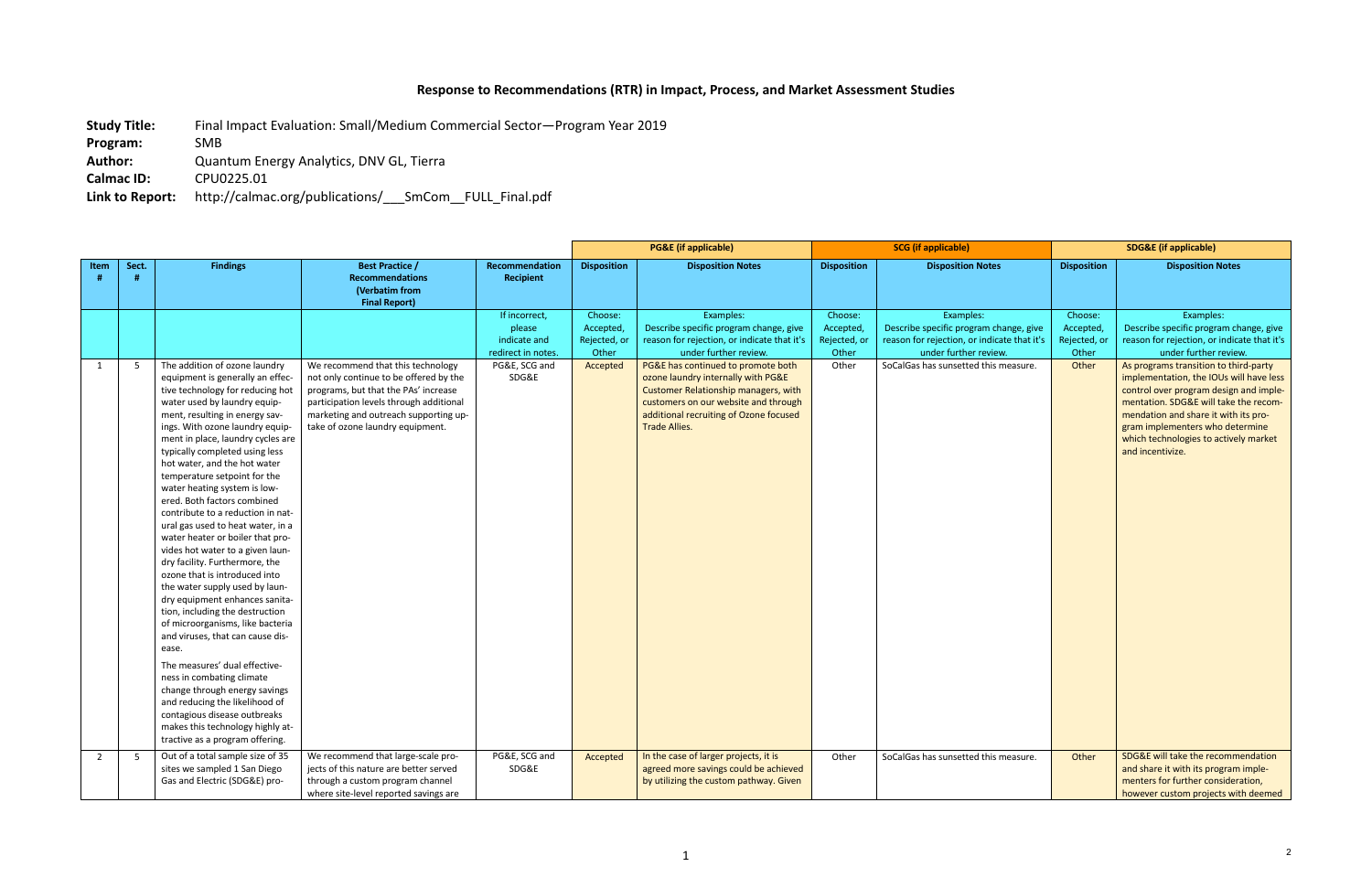|              |       |                                                                                                                                                                                                                                                                                                                                                                                                                                                                                                                                                                                                                                                                                                                                                                                                                                                                                                                                                                                                                                                                                 |                                                                                                                                                                                                                                                                                                                                                                                                                                  |                                           |                    | <b>PG&amp;E</b> (if applicable)                                                                                                                                                                                                                                                                                                                                                                                                                                                                                                                                                                                                                                              |                    | <b>SCG</b> (if applicable)           |                    | <b>SDG&amp;E</b> (if applicable)                                                                                                                                                                                                                                                                                                                     |
|--------------|-------|---------------------------------------------------------------------------------------------------------------------------------------------------------------------------------------------------------------------------------------------------------------------------------------------------------------------------------------------------------------------------------------------------------------------------------------------------------------------------------------------------------------------------------------------------------------------------------------------------------------------------------------------------------------------------------------------------------------------------------------------------------------------------------------------------------------------------------------------------------------------------------------------------------------------------------------------------------------------------------------------------------------------------------------------------------------------------------|----------------------------------------------------------------------------------------------------------------------------------------------------------------------------------------------------------------------------------------------------------------------------------------------------------------------------------------------------------------------------------------------------------------------------------|-------------------------------------------|--------------------|------------------------------------------------------------------------------------------------------------------------------------------------------------------------------------------------------------------------------------------------------------------------------------------------------------------------------------------------------------------------------------------------------------------------------------------------------------------------------------------------------------------------------------------------------------------------------------------------------------------------------------------------------------------------------|--------------------|--------------------------------------|--------------------|------------------------------------------------------------------------------------------------------------------------------------------------------------------------------------------------------------------------------------------------------------------------------------------------------------------------------------------------------|
| Item         | Sect. | <b>Findings</b>                                                                                                                                                                                                                                                                                                                                                                                                                                                                                                                                                                                                                                                                                                                                                                                                                                                                                                                                                                                                                                                                 | <b>Best Practice /</b><br><b>Recommendations</b><br>(Verbatim from<br><b>Final Report)</b>                                                                                                                                                                                                                                                                                                                                       | <b>Recommendation</b><br><b>Recipient</b> | <b>Disposition</b> | <b>Disposition Notes</b>                                                                                                                                                                                                                                                                                                                                                                                                                                                                                                                                                                                                                                                     | <b>Disposition</b> | <b>Disposition Notes</b>             | <b>Disposition</b> | <b>Disposition Notes</b>                                                                                                                                                                                                                                                                                                                             |
|              |       | ject, with a program-based sav-<br>ings estimate that accounts for<br>37% of all reported savings<br>across all PAs.<br>While this project had great po-<br>tential to save energy using<br>ozone laundry equipment, the<br>customer did not substantially<br>adjust the hot water use per<br>laundry load or change the wa-<br>ter temperature settings, which<br>resulted in a gross savings reali-<br>zation rate for this project of<br>just 5%. While the resulting<br>downward effect on the overall<br>realization rate is substantial,<br>the statewide result is still de-<br>cent at nearly 80% of the re-<br>ported savings. However, the ef-<br>fect on realized SDG&E savings<br>is much greater, resulting in a<br>realization rate of just 36%.<br>It is also notable that this busi-<br>ness does not appear to be eligi-<br>ble to participate. This partici-<br>pating business supplies linens<br>and work uniforms. The relevant<br>SDG&E workpaper only allows<br>participation in fitness, nursing<br>home, correctional and ho-<br>tel/motel facilities. | adequately vetted through the pro-<br>gram application process. Using a cus-<br>tom channel instead of a deemed pro-<br>gram approach would likely have pro-<br>duced a more reliable estimate of PA-<br>reported savings for this project. Cus-<br>tom program projects typically un-<br>dergo a more rigorous verification of<br>operating conditions that are in-turn<br>incorporated within the project saving<br>estimates. |                                           |                    | the level of effort to successfully com-<br>plete a custom project, extra diligence<br>should be employed to ensure the cus-<br>tomer qualifies for the program. It<br>should be noted however, a large por-<br>tion of the success with Ozone laundry<br>within the portfolio has been con-<br>nected to the nature of deemed<br>measures, which is easier for custom-<br>ers to understand and contractors to<br>sell and execute, while the custom ap-<br>proach is more nuanced. We'd contend<br>there is room for both channels<br>(deemed/custom) depending on the<br>size of the project and the reward<br>mechanisms for the facility and corpo-<br>ration involved. |                    |                                      |                    | measures are required to use the<br>deemed values for energy savings, as<br>noted in the latest draft DEER resolu-<br>tion (E-5152). SDG&E will also ensure<br>that large-scale projects, meaning pro-<br>jects with washers that exceed the ca-<br>pacity limit in the approved statewide<br>workpaper, are not served through a<br>deemed channel. |
| $\mathbf{3}$ | - 5   | Ozone laundry equipment in-<br>stallations are not always<br>properly screened for eligibility<br>requirements. We found that<br>two of our sample points re-<br>placed existing ozone laundry<br>equipment with new equip-<br>ment. The replaced ozone laun-<br>dry equipment have equivalent<br>functionality to the newly in-<br>stalled ozone laundry equip-<br>ment, resulting in no savings be-<br>ing realized by the grid. CPUC<br>policy does not allow programs<br>to install like-for-like energy effi-<br>ciency replacements. It is also<br>notable that the program stand-<br>ards exclude eligibility for re-<br>placing ozone laundry equip-<br>ment.                                                                                                                                                                                                                                                                                                                                                                                                           | The program's application and review<br>process should be enhanced to better<br>screen projects against eligibility re-<br>quirements and exclusions.                                                                                                                                                                                                                                                                            | PG&E, SCG and<br>SDG&E                    | Accepted           | We have seen ozone contractors ask if<br>they can update an existing ozone sys-<br>tem which is older than 5 years with a<br>newer system. We direct them to the<br>catalog stated exclusion "replacements<br>of existing ozone laundry systems,<br>whether functioning or not, do not<br>qualify". To our knowledge we have<br>not experienced like for like incidents.                                                                                                                                                                                                                                                                                                     | Other              | SoCalGas has sunsetted this measure. | Accepted           | SDG&E will collaborate with its third-<br>party program implementers on how to<br>better screen projects against eligibility<br>requirements and exclusions.                                                                                                                                                                                         |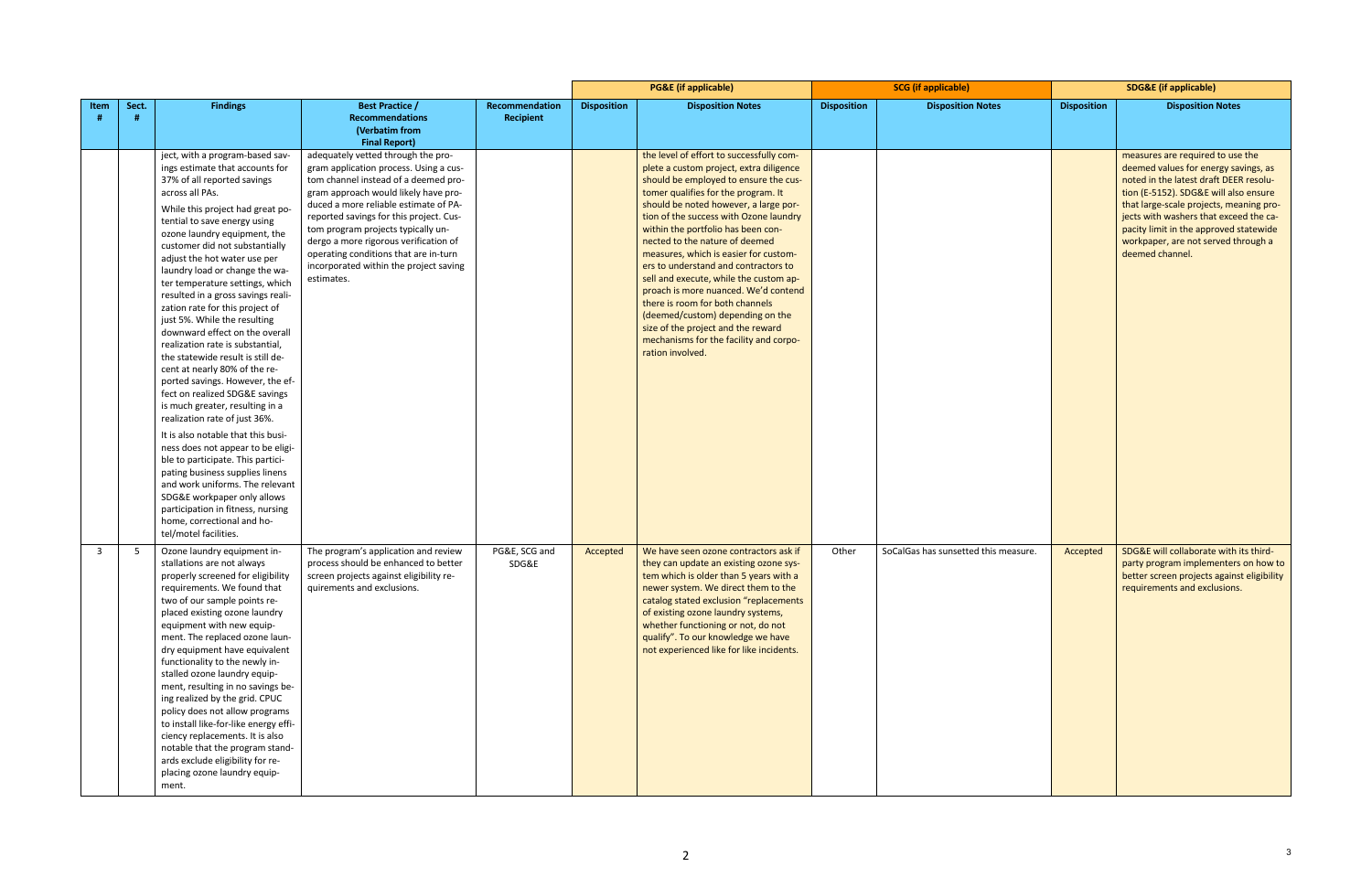|                |       |                                                                                                                                                                                                                                                                                                                                                                                                                                                                                                                                        |                                                                                                                                                                                                                                                                                                                                                                                                                                                                                                                                                                                                                                                                                                                            |                                    |                    | <b>PG&amp;E</b> (if applicable)                                                                                                                                                                                                                                                                                                                                                                                                                                                                                                                                                                                                                                                                                                                                 | <b>SCG</b> (if applicable) |                                      | <b>SDG&amp;E</b> (if applicable) |                                                                                                                                                                                                                                                                                                         |
|----------------|-------|----------------------------------------------------------------------------------------------------------------------------------------------------------------------------------------------------------------------------------------------------------------------------------------------------------------------------------------------------------------------------------------------------------------------------------------------------------------------------------------------------------------------------------------|----------------------------------------------------------------------------------------------------------------------------------------------------------------------------------------------------------------------------------------------------------------------------------------------------------------------------------------------------------------------------------------------------------------------------------------------------------------------------------------------------------------------------------------------------------------------------------------------------------------------------------------------------------------------------------------------------------------------------|------------------------------------|--------------------|-----------------------------------------------------------------------------------------------------------------------------------------------------------------------------------------------------------------------------------------------------------------------------------------------------------------------------------------------------------------------------------------------------------------------------------------------------------------------------------------------------------------------------------------------------------------------------------------------------------------------------------------------------------------------------------------------------------------------------------------------------------------|----------------------------|--------------------------------------|----------------------------------|---------------------------------------------------------------------------------------------------------------------------------------------------------------------------------------------------------------------------------------------------------------------------------------------------------|
| Item           | Sect. | <b>Findings</b>                                                                                                                                                                                                                                                                                                                                                                                                                                                                                                                        | <b>Best Practice /</b><br><b>Recommendations</b><br>(Verbatim from<br><b>Final Report)</b>                                                                                                                                                                                                                                                                                                                                                                                                                                                                                                                                                                                                                                 | Recommendation<br><b>Recipient</b> | <b>Disposition</b> | <b>Disposition Notes</b>                                                                                                                                                                                                                                                                                                                                                                                                                                                                                                                                                                                                                                                                                                                                        | <b>Disposition</b>         | <b>Disposition Notes</b>             | <b>Disposition</b>               | <b>Disposition Notes</b>                                                                                                                                                                                                                                                                                |
| $\overline{4}$ | 5     | The percent reduction in hot<br>water use, the number of laun-<br>dry cycles per day and the re-<br>duction in hot water tempera-<br>ture settings generally brought<br>down the resulting realization<br>rate for SDG&E.                                                                                                                                                                                                                                                                                                              | We recommend that the programs<br>strengthen program requirements sur-<br>rounding percent reduction in hot wa-<br>ter use, number of laundry cycles per<br>day and the reduction in hot water<br>temperature settings to ensure ade-<br>quate savings for all participating pro-<br>jects.                                                                                                                                                                                                                                                                                                                                                                                                                                | PG&E, SCG and<br>SDG&E             | Accepted           | SCG is the lead IOU for this WP to up-<br>date. PG&E agrees that hot water us-<br>age reduction on the washer setting<br>should be included as the reminder af-<br>ter installation. It may make sense to<br>include it as WP Program Requirements<br>section. In addition, WP Program Exclu-<br>sions section should include that it will<br>not be eligible if the customers already<br>have existing ozone laundry equip-<br>ment. However, current WP methodol-<br>ogy is based on hot water temperature<br>as 135 F throughout the cycle, might<br>make sense to update the methodol-<br>ogy as cycle steps with different tem-<br>perature. Then, the temperature re-<br>duction on settings can be recom-<br>mended as part of program require-<br>ment. | Other                      | SoCalGas has sunsetted this measure. | Accepted                         | The given PA-specific workpaper has<br>since been retired and replaced with a<br>statewide workpaper. SDG&E is in the<br>process of developing internal measure<br>properties for our third-party imple-<br>menters to assure technical require-<br>ments, such as those recommended,<br>are satisfied. |
| 5              | 5     | We selected ex post model-<br>based parameters to present in<br>Chapter 5 on the basis that they<br>would be most useful to any fu-<br>ture workpaper updates. In fact,<br>several of the factors we pre-<br>sented do currently contribute<br>to workpaper-based savings es-<br>timates. Also shown are ex post<br>unit energy savings values ex-<br>pressed in a way that parallels<br>ex ante workpaper values that<br>are applied to the tracking data<br>(expressed per pound of laundry<br>machine capacity).                    | In support of any future workpaper up-<br>dates for ozone laundry measures, it is<br>recommended that the PA workpaper<br>team mines this data source and ap-<br>plies our findings where feasible and,<br>as noted above, modify program re-<br>quirements to ensure all projects de-<br>liver adequate program savings. Fur-<br>thermore, our evaluation team has as-<br>sembled a model for estimating ozone<br>laundry equipment savings, and in do-<br>ing so has amassed industry<br>knowledge, tools and experience that<br>can be shared with the workpaper<br>team in order to hopefully improve the<br>accuracy of resulting workpaper-based<br>savings estimates and better align PA<br>and evaluation results. | PG&E, SCG and<br>SDG&E             | Accepted           | SCG is the lead IOU for this WP to up-<br>date. PG&E agrees that parameters and<br>data provided in Small/Medium Com-<br>mercial 2019 EM&V chapter 5 should<br>be referenced as applicable on the fu-<br>ture WP update.                                                                                                                                                                                                                                                                                                                                                                                                                                                                                                                                        | Other                      | SoCalGas has sunsetted this measure. | Other                            | SDG&E will collaborate with PG&E, the<br>statewide lead, on future workpaper<br>updates.                                                                                                                                                                                                                |
| 6              | -5    | In some cases we found that the<br>gross impact sample and partici-<br>pants in the program tracking<br>data do not always conform<br>with program business type eli-<br>gibility requirements.<br>Interestingly, these eligibility cri-<br>teria are found to vary across PA<br>workpapers, but the universe of<br>eligible businesses includes ho-<br>tel/motel, health facilities, nurs-<br>ing homes, correctional facilities<br>and fitness centers. Within the<br>sample exceptions to this in-<br>clude a commercial laundry, a | We recommend that the program ei-<br>ther better screen businesses for eligi-<br>bility based on business type, or if war-<br>ranted, expand the availability of busi-<br>nesses that can participate. We also<br>recommend better alignment among<br>the PA workpapers in terms of busi-<br>nesses that are eligible and a consen-<br>sus on why.                                                                                                                                                                                                                                                                                                                                                                         | PG&E, SCG and<br>SDG&E             | Accepted           | Unlike from IOU WPs during 2019, lat-<br>est SW WP includes Building type as<br>Any. However, it might make sense to<br>add additional building type that are<br>currently not mentioned in the WP<br>such as Fitness Center, Commercial<br>Laundry and so on.                                                                                                                                                                                                                                                                                                                                                                                                                                                                                                  | Other                      | SoCalGas has sunsetted this measure. | Accepted                         | SDG&E will collaborate with its third-<br>party program implementers on how to<br>better screen businesses for eligibility.<br>The workpaper has since transitioned<br>to a statewide workpaper, which has<br>created more standardization across<br>the PAs.                                           |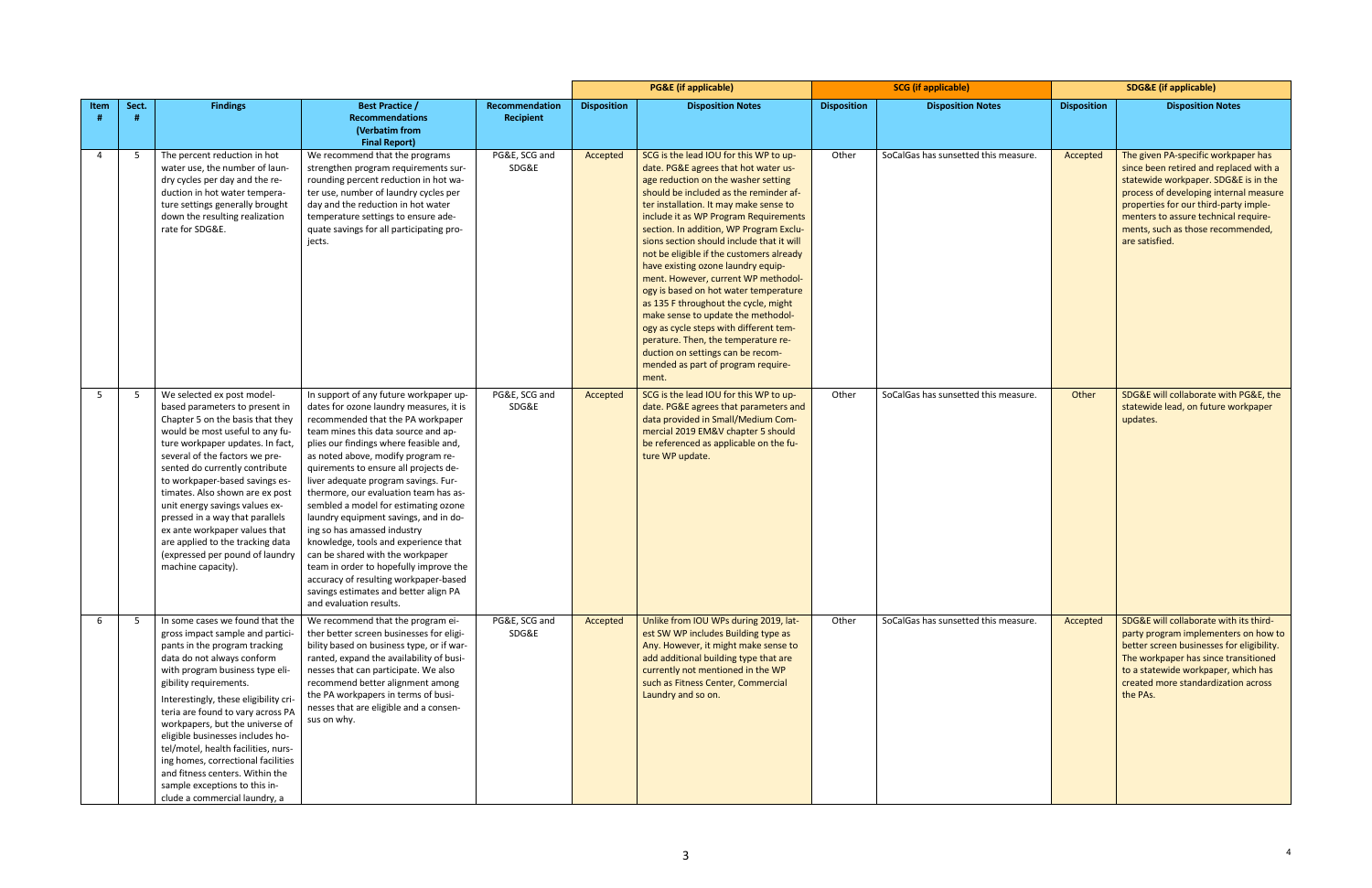|                |       |                                                                                                                                                                                                                                                                                                                                                                                                                                                                                                                                                                                                                                                                                                                                                                                                          |                                                                                                                                                                                                                                                                                |                             |                    | <b>PG&amp;E</b> (if applicable)                                                                                                                                                                                                                                                                                                                                                                                                            |                    | <b>SCG</b> (if applicable) |                    | <b>SDG&amp;E</b> (if applicable)                                                                                                                                                                                                                                                                                                                                                                                                                                                                    |
|----------------|-------|----------------------------------------------------------------------------------------------------------------------------------------------------------------------------------------------------------------------------------------------------------------------------------------------------------------------------------------------------------------------------------------------------------------------------------------------------------------------------------------------------------------------------------------------------------------------------------------------------------------------------------------------------------------------------------------------------------------------------------------------------------------------------------------------------------|--------------------------------------------------------------------------------------------------------------------------------------------------------------------------------------------------------------------------------------------------------------------------------|-----------------------------|--------------------|--------------------------------------------------------------------------------------------------------------------------------------------------------------------------------------------------------------------------------------------------------------------------------------------------------------------------------------------------------------------------------------------------------------------------------------------|--------------------|----------------------------|--------------------|-----------------------------------------------------------------------------------------------------------------------------------------------------------------------------------------------------------------------------------------------------------------------------------------------------------------------------------------------------------------------------------------------------------------------------------------------------------------------------------------------------|
| Item           | Sect. | <b>Findings</b>                                                                                                                                                                                                                                                                                                                                                                                                                                                                                                                                                                                                                                                                                                                                                                                          | <b>Best Practice /</b><br><b>Recommendations</b><br>(Verbatim from<br><b>Final Report)</b>                                                                                                                                                                                     | Recommendation<br>Recipient | <b>Disposition</b> | <b>Disposition Notes</b>                                                                                                                                                                                                                                                                                                                                                                                                                   | <b>Disposition</b> | <b>Disposition Notes</b>   | <b>Disposition</b> | <b>Disposition Notes</b>                                                                                                                                                                                                                                                                                                                                                                                                                                                                            |
|                |       | party rental store, a linen and<br>work apparel supplier and lodg-<br>ing facilities (that are not ho-<br>tel/motels). In fact, we even ob-<br>served business type exceptions<br>to the eligible business list using<br>business type variables available<br>in the program tracking system.                                                                                                                                                                                                                                                                                                                                                                                                                                                                                                            |                                                                                                                                                                                                                                                                                |                             |                    |                                                                                                                                                                                                                                                                                                                                                                                                                                            |                    |                            |                    |                                                                                                                                                                                                                                                                                                                                                                                                                                                                                                     |
| $\overline{7}$ | - 5   | We found that VFD controls in-<br>stalled through the programs<br>are not being properly screened<br>in many cases for eligibility cri-<br>teria. Out of a total sample size<br>of 45 pumps, commonly ob-<br>served reasons for failing eligi-<br>bility requirements includes the<br>installation of speed controls in<br>the following cases:<br>• 5 pumps run fewer than<br>1,000 hours per year<br>• 2 pumps pump well water<br>into a water storage reser-<br>voir or trucks<br>• 12 pumps have settings that<br>are at or near full load<br>• 4 pumps that previously ran<br>uncontrolled.<br>Many of the VFDs are installed<br>on new pumps that irrigate<br>trees that have been planted in<br>the last couple of years; this re-<br>sults in low run hours, many be-<br>low 500 hours per year. | The program's application and review<br>process should be enhanced to better<br>screen projects against eligibility re-<br>quirements and exclusions.                                                                                                                          | PG&E, SCG and<br>SDG&E      | Accepted           | Will add more restriction to the pro-<br>gram eligibility and exclusion to both<br>the workpaper and program's require-<br>ments.<br>Improving the applications screening<br>process as recommended is a must, as<br>the program will experience a reduc-<br>tion of the NTG by 50% for year 2022.<br>This measure needs a major overhaul<br>in order to stay relevant, especially in a<br>time where water conservation is criti-<br>cal. | Rejected           | Not applicable to SCG.     | Accepted           | SDG&E will clarify application eligibility<br>requirements and consider adding ad-<br>ditional measure properties.                                                                                                                                                                                                                                                                                                                                                                                  |
| 8              | - 5   | In most cases, pump operations<br>can be readily characterized us-<br>ing interval billing data, such as<br>hourly demand measurements<br>for a given pump. In fact, our<br>evaluation applied interval bill-<br>ing data as a key model input<br>used to determine VFD savings.                                                                                                                                                                                                                                                                                                                                                                                                                                                                                                                         | We recommend that the programs<br>make use of interval billing data for<br>characterizing pump operations, in-<br>cluding use of those data to derive up-<br>dated estimates of deemed savings for<br>the pump VFD measure, and as screen-<br>ing criteria for pump run hours. | PG&E, SCG and<br>SDG&E      | Accepted           | The original workpaper was based<br>on data collected over year of re-<br>search; at that point, it was the<br>best database available. Using me-<br>ter data is a good recommendation<br>but will requires us to modify the<br>workpaper significantly.                                                                                                                                                                                   | Rejected           | Not applicable to SCG.     | Rejected           | Deemed projects utilize the savings val-<br>ues in the approved workpaper, which<br>are intended to provide a reasonable<br>and cost-effective estimate of the ex-<br>pected savings as compared to a cus-<br>tom approach, which better lends itself<br>to assessing interval billing data for a<br>given site. Even custom projects with<br>deemed measures, however, are re-<br>quired to use the deemed values for<br>energy savings, as noted in the latest<br>draft DEER resolution (E-5152). |
| 9              | 5     |                                                                                                                                                                                                                                                                                                                                                                                                                                                                                                                                                                                                                                                                                                                                                                                                          | The PAs should continue to track and<br>report Service Account IDs (SAID) of<br>meters that are affected by VFD instal-<br>lation. Overall, the PAs did a good job<br>of identifying the affected customers                                                                    | PG&E, SCG and<br>SDG&E      | Accepted           | While matching irrigation pumps to the<br>appropriate meter can at times be chal-<br>lenging, it is a known challenge that our<br>field teams put extra effort into getting                                                                                                                                                                                                                                                                | Rejected           | Not applicable to SCG.     | Accepted           | SDG&E will continue to track and re-<br>port Service Account IDs for projects<br>within its service territory that have a<br>VFD pump installation.                                                                                                                                                                                                                                                                                                                                                 |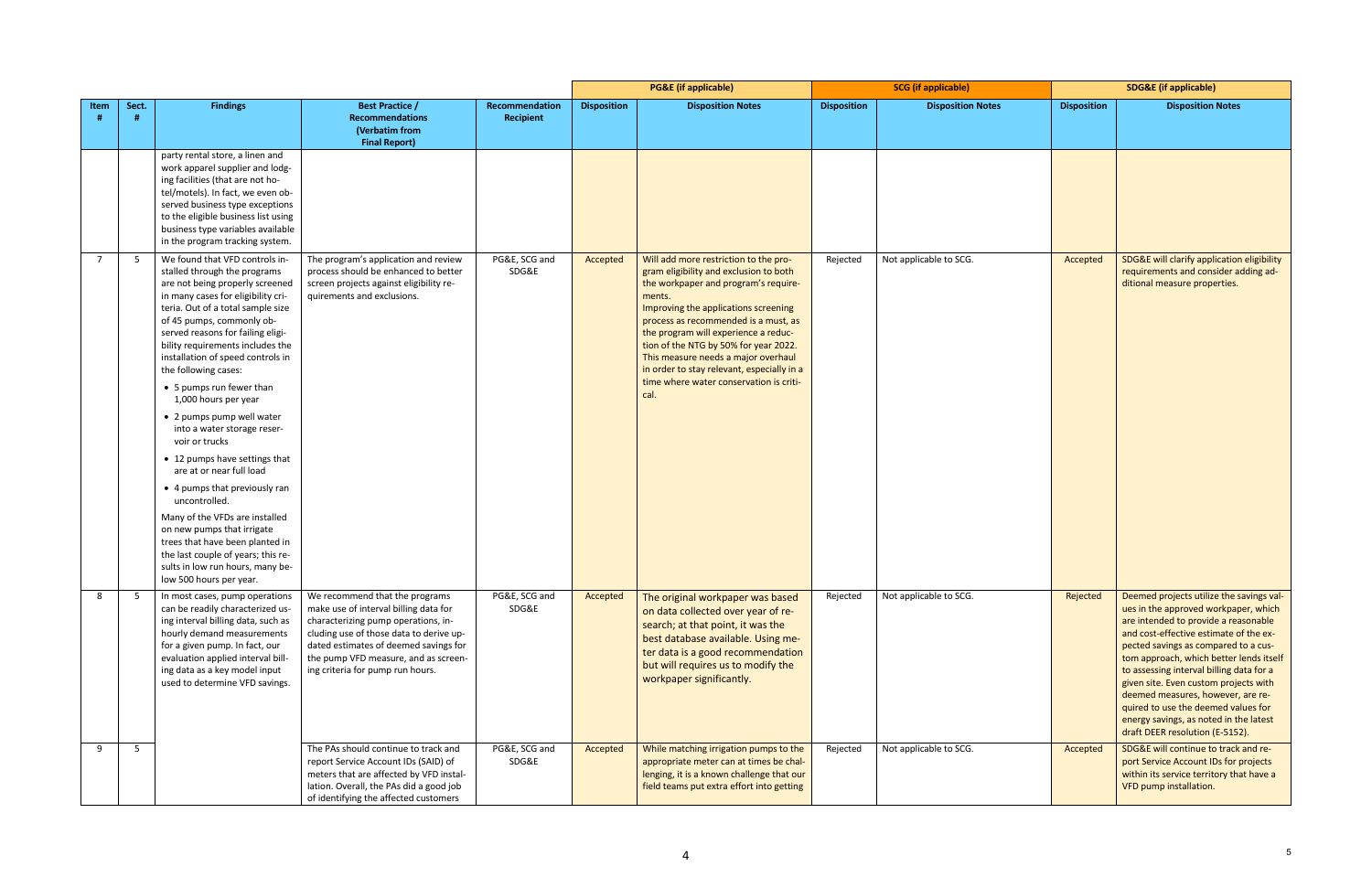|      |       |                                                                                                                                                                                                                                                                                                                                                                                                                                                                                                                                                                                                                                                                                                                                                                                                                                                                                                                                                                                                                        |                                                                                                                                                                                                                                                                                                                                                                                                                                                        |                             |                    | <b>PG&amp;E</b> (if applicable)                                                                                                                                                                                                                                                                                                         | <b>SCG</b> (if applicable) |                          | <b>SDG&amp;E</b> (if applicable) |                                                                                                                                                                                                                                         |
|------|-------|------------------------------------------------------------------------------------------------------------------------------------------------------------------------------------------------------------------------------------------------------------------------------------------------------------------------------------------------------------------------------------------------------------------------------------------------------------------------------------------------------------------------------------------------------------------------------------------------------------------------------------------------------------------------------------------------------------------------------------------------------------------------------------------------------------------------------------------------------------------------------------------------------------------------------------------------------------------------------------------------------------------------|--------------------------------------------------------------------------------------------------------------------------------------------------------------------------------------------------------------------------------------------------------------------------------------------------------------------------------------------------------------------------------------------------------------------------------------------------------|-----------------------------|--------------------|-----------------------------------------------------------------------------------------------------------------------------------------------------------------------------------------------------------------------------------------------------------------------------------------------------------------------------------------|----------------------------|--------------------------|----------------------------------|-----------------------------------------------------------------------------------------------------------------------------------------------------------------------------------------------------------------------------------------|
| Item | Sect. | <b>Findings</b>                                                                                                                                                                                                                                                                                                                                                                                                                                                                                                                                                                                                                                                                                                                                                                                                                                                                                                                                                                                                        | <b>Best Practice /</b><br><b>Recommendations</b><br>(Verbatim from<br><b>Final Report)</b>                                                                                                                                                                                                                                                                                                                                                             | Recommendation<br>Recipient | <b>Disposition</b> | <b>Disposition Notes</b>                                                                                                                                                                                                                                                                                                                | <b>Disposition</b>         | <b>Disposition Notes</b> | <b>Disposition</b>               | <b>Disposition Notes</b>                                                                                                                                                                                                                |
|      |       |                                                                                                                                                                                                                                                                                                                                                                                                                                                                                                                                                                                                                                                                                                                                                                                                                                                                                                                                                                                                                        | meters and accounts where loads were<br>affected by VFD installation, but there<br>were a few instances where this was<br>not the case. Best practice would be to<br>ensure that each record in the tracking<br>system has a SAID that corresponds<br>with the installed VFD/pump.                                                                                                                                                                     |                             |                    | right. Hopefully that is part of the dili-<br>gence which is reflected in the com-<br>ments and recommendations offered.                                                                                                                                                                                                                |                            |                          |                                  |                                                                                                                                                                                                                                         |
| 10   | - 5   | Beside the potential to save en-<br>ergy, there are other common<br>reasons that farmers will decide<br>to install VFD controls on crop<br>irrigation pumps. In fact, some<br>pumps cannot continue to be<br>operated without the VFD due<br>to operational requirements,<br>such as the use of VFD controls<br>to automatically adjust pump<br>speed in response to pressure<br>settings, or due to sand contam-<br>ination in the well water column<br>that can be controlled using VFD<br>pump speed settings. Another<br>common reason is that the VFD<br>pump gives the farmer the abil-<br>ity to monitor and control the<br>pump remotely, from a desk in<br>their office. Furthermore, the<br>VFD pumps can save on equip-<br>ment maintenance and extend<br>the life of the pump. This results<br>in a high free ridership rate for<br>VFD controls because a consid-<br>erable number of farmers indi-<br>cate that they would have in-<br>stalled VFD controls independ-<br>ent of the program / incentive. | For these reasons, we recommend that<br>the appropriate baseline be deter-<br>mined as a function of pump type and<br>size. Current deemed savings estimates<br>assume a throttle valve flow control<br>baseline, in which partially closed<br>valves are used to control pump flow.<br>However, this assumed baseline ig-<br>nores the fact that VFD flow controls<br>are commonly installed, even without<br>the influences of program intervention. | PG&E, SCG and<br>SDG&E      | Rejected           | This is a problem of eligibility and<br>screening as described in previous<br>rows, not a baseline problem.<br>Projects that have VFDs shouldn't be<br>allowed under this program. We found<br>many systems use a soft starter not a<br>VFD due to the large pump motor size,<br>but soft starters cannot be used to con-<br>trol flow. | Rejected                   | Not applicable to SCG.   | Other                            | SDG&E will collaborate with PG&E, the<br>statewide lead, on future workpaper<br>updates.                                                                                                                                                |
| 11   | 5     | The workpaper-based estimates<br>of savings currently draw results<br>from a database of legacy cus-<br>tom and new construction pro-<br>jects involving pump VFDs. Our<br>evaluation has assembled stipu-<br>lated parameter values and re-<br>sults, including the following:<br>operating hours, pump load dis-                                                                                                                                                                                                                                                                                                                                                                                                                                                                                                                                                                                                                                                                                                     | We recommend that the results of this<br>evaluation, and any trends observed,<br>should be considered for any workpa-<br>per updates for the agricultural pump<br>VFD measures, in order to improve the<br>accuracy of future workpaper esti-<br>mates.                                                                                                                                                                                                | PG&E, SCG and<br>SDG&E      | Accepted           | Energy savings methodology needs<br>to be reassessed in order to im-<br>prove the energy savings accuracy<br>and to improve measure's econom-<br>ics since the NTG was reduced by<br>50% for 2022. Without major<br>changes this measure may not sur-<br>vive                                                                           | Rejected                   | Not applicable to SCG.   | Other                            | SDG&E will collaborate with PG&E, the<br>statewide lead, on future workpaper<br>updates.                                                                                                                                                |
| 12   | 5     | tribution, assumed baseline con-<br>dition, motor efficiency, VFD ef-<br>ficiency, pump OPE and the as-<br>sumed affinity law exponent.<br>Our evaluation also reported<br>metric-based per-unit results<br>that should prove useful to                                                                                                                                                                                                                                                                                                                                                                                                                                                                                                                                                                                                                                                                                                                                                                                | The program's application and review<br>process should be expanded to in-<br>crease the range of irrigation pump<br>performance information captured in<br>the ex ante tracking databases. We rec-<br>ommend that the PAs consider includ-<br>ing fields within the project application                                                                                                                                                                | PG&E, SCG and<br>SDG&E      | Accepted           | Eligibility and exclusions must be re-<br>vised on the next workpaper update.                                                                                                                                                                                                                                                           | Rejected                   | Not applicable to SCG.   | Other                            | SDG&E will consider adding additional<br>measure properties and will collabo-<br>rate with PG&E, the statewide lead, on<br>future workpaper updates in an effort<br>to better represent the pumping condi-<br>tions/water requirements. |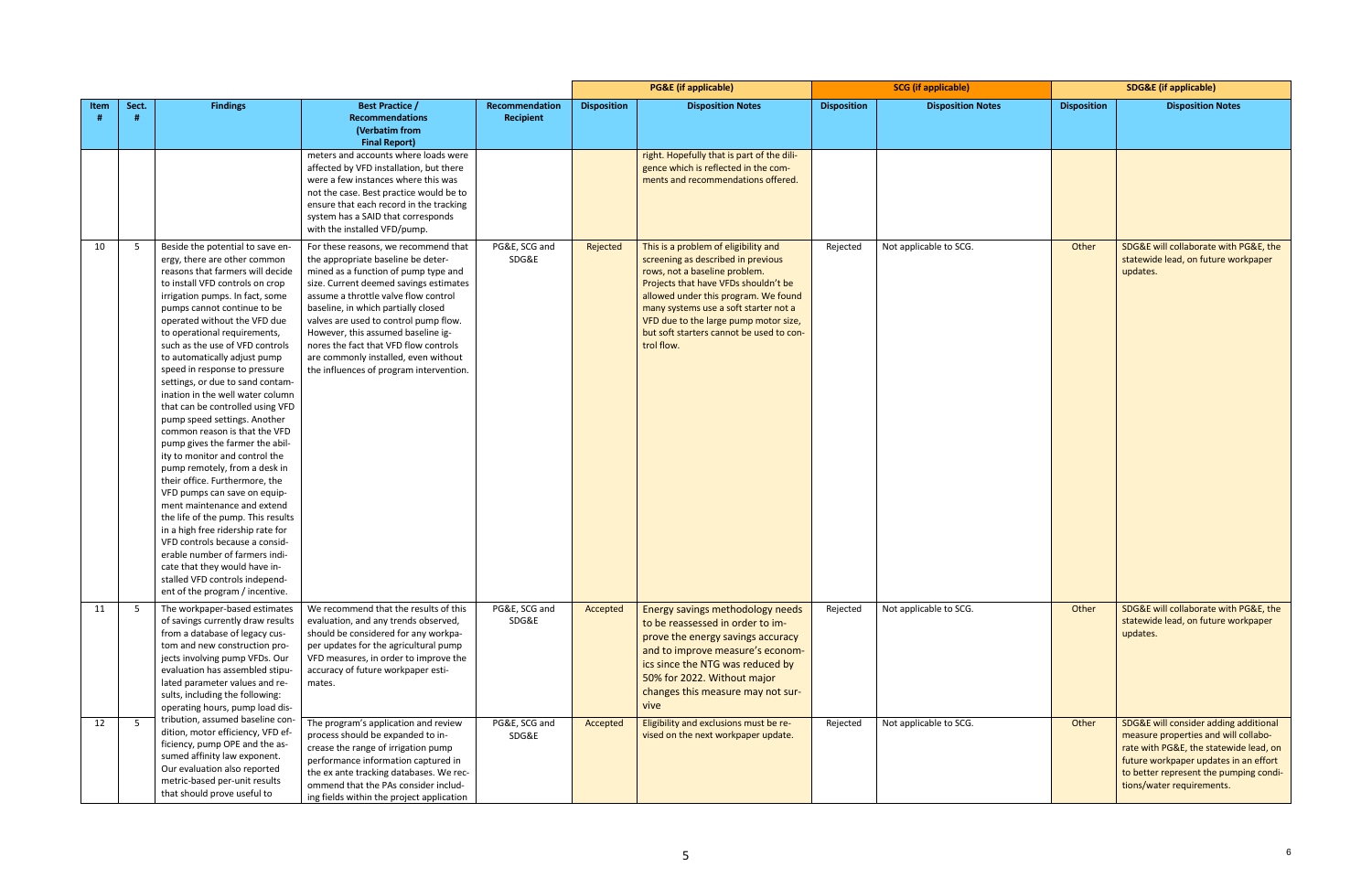|      |                |                                                                          |                                                                                     |                |                    | <b>PG&amp;E</b> (if applicable)        | <b>SCG</b> (if applicable) |                          | <b>SDG&amp;E</b> (if applicable) |                                        |
|------|----------------|--------------------------------------------------------------------------|-------------------------------------------------------------------------------------|----------------|--------------------|----------------------------------------|----------------------------|--------------------------|----------------------------------|----------------------------------------|
| Item | Sect.          | <b>Findings</b>                                                          | <b>Best Practice /</b>                                                              | Recommendation | <b>Disposition</b> | <b>Disposition Notes</b>               | <b>Disposition</b>         | <b>Disposition Notes</b> | <b>Disposition</b>               | <b>Disposition Notes</b>               |
|      |                |                                                                          | <b>Recommendations</b>                                                              | Recipient      |                    |                                        |                            |                          |                                  |                                        |
|      |                |                                                                          | (Verbatim from<br><b>Final Report)</b>                                              |                |                    |                                        |                            |                          |                                  |                                        |
|      |                | workpaper updates, in addition                                           | forms for estimated pump runtime, the                                               |                |                    |                                        |                            |                          |                                  |                                        |
|      |                | to updating the parameters                                               | acreage of the field to be served by the                                            |                |                    |                                        |                            |                          |                                  |                                        |
|      |                | noted above.                                                             | pump, the crop being served, irrigation                                             |                |                    |                                        |                            |                          |                                  |                                        |
|      |                |                                                                          | end-point type (drip, sprinkler, flood),                                            |                |                    |                                        |                            |                          |                                  |                                        |
|      |                |                                                                          | OPE, etc. The PAs should make use of                                                |                |                    |                                        |                            |                          |                                  |                                        |
|      |                |                                                                          | those data to fine tune ex ante savings                                             |                |                    |                                        |                            |                          |                                  |                                        |
|      |                |                                                                          | values to better represent the pumping                                              |                |                    |                                        |                            |                          |                                  |                                        |
|      |                |                                                                          | conditions/water requirements. It<br>might be possible, for example, to sup-        |                |                    |                                        |                            |                          |                                  |                                        |
|      |                |                                                                          | port crop-specific savings estimates                                                |                |                    |                                        |                            |                          |                                  |                                        |
|      |                |                                                                          | and to better customize expected                                                    |                |                    |                                        |                            |                          |                                  |                                        |
|      |                |                                                                          | pump loads based on water require-                                                  |                |                    |                                        |                            |                          |                                  |                                        |
|      |                |                                                                          | ment by crop, pump capacity and acre-                                               |                |                    |                                        |                            |                          |                                  |                                        |
|      |                |                                                                          | age.                                                                                |                |                    |                                        |                            |                          |                                  |                                        |
| 13   | 5 <sup>5</sup> |                                                                          | We recommend that the PAs consider                                                  | PG&E, SCG and  | Accepted           | A well designed deemed measure         | Rejected                   | Not applicable to SCG.   | Other                            | SDG&E will collaborate with PG&E, the  |
|      |                |                                                                          | using an enhanced deemed measure                                                    | SDG&E          |                    | with the appropriate eligibility and   |                            |                          |                                  | statewide lead, on future workpaper    |
|      |                |                                                                          | savings algorithm that provides for                                                 |                |                    | exclusions criteria can still work for |                            |                          |                                  | updates.                               |
|      |                |                                                                          | some reasonable level of customization<br>for relevant input parameters. Based      |                |                    | these types of measures. However,      |                            |                          |                                  |                                        |
|      |                |                                                                          | on observations during this evaluation,                                             |                |                    | we're open to the suggestion of a      |                            |                          |                                  |                                        |
|      |                |                                                                          | we believe that irrigation pumps are                                                |                |                    | hybrid program and had proposed        |                            |                          |                                  |                                        |
|      |                |                                                                          | better suited as a quasi-prescriptive                                               |                |                    | this approach to other stakeholders    |                            |                          |                                  |                                        |
|      |                |                                                                          | (partially-deemed) measure rather                                                   |                |                    | in the past. We think this is a good   |                            |                          |                                  |                                        |
|      |                |                                                                          | than a fully deemed measure. The di-                                                |                |                    | opportunity to test this new ap-       |                            |                          |                                  |                                        |
|      |                |                                                                          | versity of sample points and results                                                |                |                    | proach                                 |                            |                          |                                  |                                        |
|      |                |                                                                          | suggests that irrigated fields, and the<br>VFDs that serve them, are unique to      |                |                    |                                        |                            |                          |                                  |                                        |
|      |                |                                                                          | each farm, but nonetheless trends may                                               |                |                    |                                        |                            |                          |                                  |                                        |
|      |                |                                                                          | be leveraged that can lead to more ac-                                              |                |                    |                                        |                            |                          |                                  |                                        |
|      |                |                                                                          | curate savings claims. To that effect,                                              |                |                    |                                        |                            |                          |                                  |                                        |
|      |                |                                                                          | crop-specific irrigation requirements,                                              |                |                    |                                        |                            |                          |                                  |                                        |
|      |                |                                                                          | for example, could be used to better                                                |                |                    |                                        |                            |                          |                                  |                                        |
|      |                |                                                                          | characterize and differentiate the                                                  |                |                    |                                        |                            |                          |                                  |                                        |
|      |                |                                                                          | measure savings algorithms. Continu-                                                |                |                    |                                        |                            |                          |                                  |                                        |
|      |                |                                                                          | ing to use a database of legacy ex ante<br>pump VFD results will likely continue to |                |                    |                                        |                            |                          |                                  |                                        |
|      |                |                                                                          | misrepresent realized program savings.                                              |                |                    |                                        |                            |                          |                                  |                                        |
| 14   | - 5            | Across both the PG&E and SCE                                             | The PAs should apply greater due dili-                                              | PG&E, SCG and  | Accepted           | PG&E's program limits the MAT to       | Rejected                   | Not applicable to SCG.   | Other                            | SDG&E will collaborate with PG&E, the  |
|      |                | samples (45 pumps), there were                                           | gence in populating tracking system-                                                | SDG&E          |                    | NC to avoid confusion. As part of      |                            |                          |                                  | statewide lead, on future workpaper    |
|      |                | only 2 pumps where evaluation-                                           | based EULs and better classify partici-                                             |                |                    | program eligibility, client needs to   |                            |                          |                                  | updates that better classify projects. |
|      |                | based EUL assignments matched                                            | pating projects as new pump installa-                                               |                |                    | provide a receipt for a new motor      |                            |                          |                                  |                                        |
|      |                | those applied by the PAs in the                                          | tions versus retrofit add-on installa-                                              |                |                    | in order to receive incentives         |                            |                          |                                  |                                        |
|      |                | tracking system. The utilities are<br>failing to properly set EUL values | tions. The utilities EUL estimates<br>demonstrate some level of confusion           |                |                    |                                        |                            |                          |                                  |                                        |
|      |                | to 1/3 of the EUL of an appropri-                                        | surrounding proper us of DEER data-                                                 |                |                    |                                        |                            |                          |                                  |                                        |
|      |                | ate pump description from DEER                                           | base resources.                                                                     |                |                    |                                        |                            |                          |                                  |                                        |
|      |                | for retrofit add-on projects                                             |                                                                                     |                |                    |                                        |                            |                          |                                  |                                        |
|      |                | (where the RUL of the pump in-                                           |                                                                                     |                |                    |                                        |                            |                          |                                  |                                        |
|      |                | forms the EUL of the VFD meas-                                           |                                                                                     |                |                    |                                        |                            |                          |                                  |                                        |
|      |                | ure, based on host equipment<br>policy). The PAs are also not suc-       |                                                                                     |                |                    |                                        |                            |                          |                                  |                                        |
|      |                | cessfully differentiating EULs                                           |                                                                                     |                |                    |                                        |                            |                          |                                  |                                        |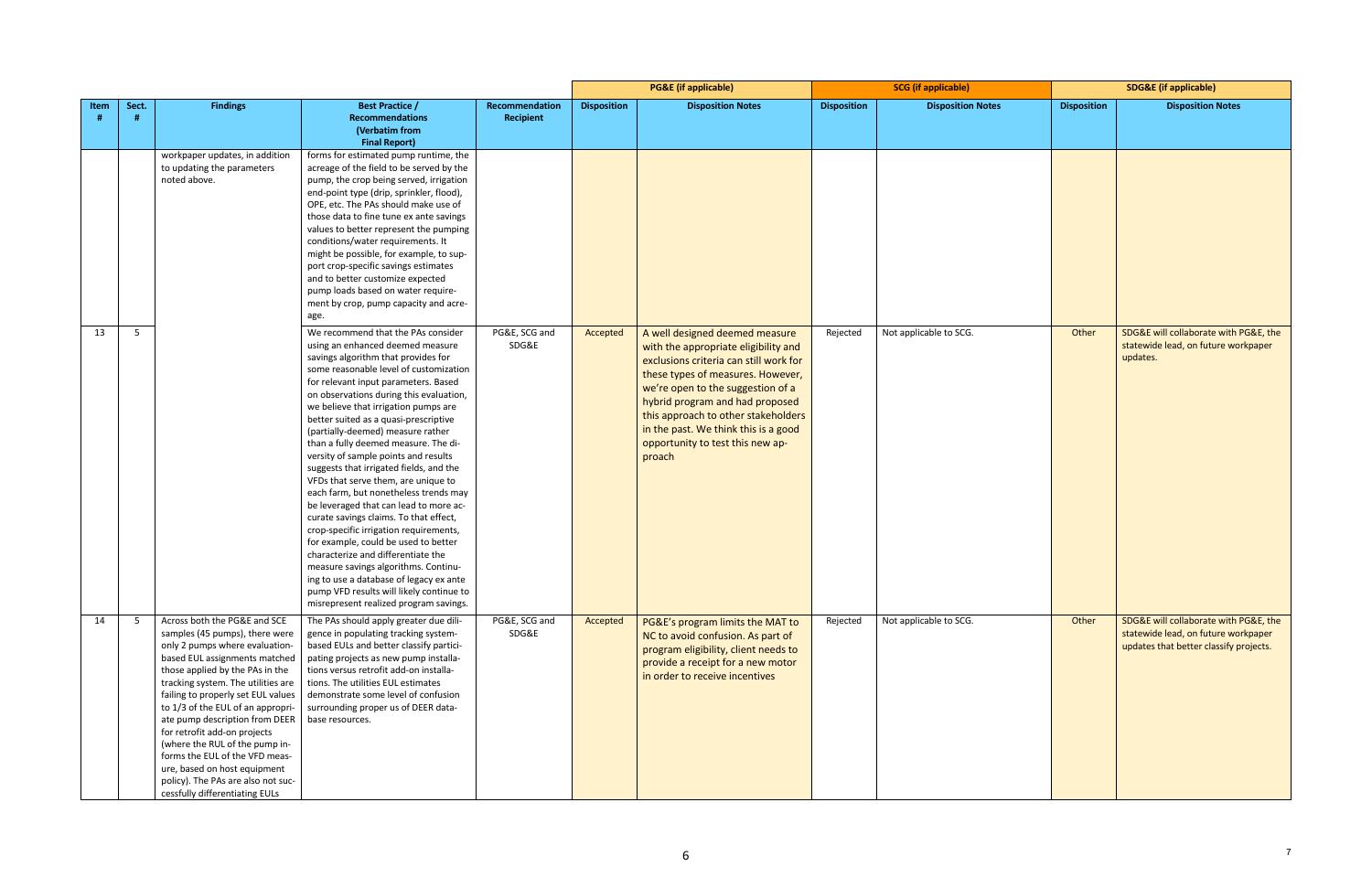|      |       |                                                                                                                                                                                                                                                                                                                                                                                                                                                                                                                                                                                                                                                                                                                                                                                                                                                                                                                          |                                                                                                                                                                                                                                                                                                                                                                                                                                                                                                                                     |                             |                    | <b>PG&amp;E</b> (if applicable)                                                                                                                                                                                                                                                                                                                                                       | <b>SCG</b> (if applicable) |                          | <b>SDG&amp;E</b> (if applicable) |                          |
|------|-------|--------------------------------------------------------------------------------------------------------------------------------------------------------------------------------------------------------------------------------------------------------------------------------------------------------------------------------------------------------------------------------------------------------------------------------------------------------------------------------------------------------------------------------------------------------------------------------------------------------------------------------------------------------------------------------------------------------------------------------------------------------------------------------------------------------------------------------------------------------------------------------------------------------------------------|-------------------------------------------------------------------------------------------------------------------------------------------------------------------------------------------------------------------------------------------------------------------------------------------------------------------------------------------------------------------------------------------------------------------------------------------------------------------------------------------------------------------------------------|-----------------------------|--------------------|---------------------------------------------------------------------------------------------------------------------------------------------------------------------------------------------------------------------------------------------------------------------------------------------------------------------------------------------------------------------------------------|----------------------------|--------------------------|----------------------------------|--------------------------|
| Item | Sect. | <b>Findings</b>                                                                                                                                                                                                                                                                                                                                                                                                                                                                                                                                                                                                                                                                                                                                                                                                                                                                                                          | <b>Best Practice /</b><br><b>Recommendations</b><br>(Verbatim from<br><b>Final Report)</b>                                                                                                                                                                                                                                                                                                                                                                                                                                          | Recommendation<br>Recipient | <b>Disposition</b> | <b>Disposition Notes</b>                                                                                                                                                                                                                                                                                                                                                              | <b>Disposition</b>         | <b>Disposition Notes</b> | <b>Disposition</b>               | <b>Disposition Notes</b> |
|      |       | based on the pumps being new,<br>where application of a 10-year<br>EUL is appropriate.                                                                                                                                                                                                                                                                                                                                                                                                                                                                                                                                                                                                                                                                                                                                                                                                                                   |                                                                                                                                                                                                                                                                                                                                                                                                                                                                                                                                     |                             |                    |                                                                                                                                                                                                                                                                                                                                                                                       |                            |                          |                                  |                          |
| 15   | - 5   | The agricultural drip irrigation<br>measure is no longer offered<br>through Pacific Gas and Electric<br>(PG&E) programs. PG&E gradu-<br>ally altered the measure's eligi-<br>bility requirements to accom-<br>modate specific irrigation tech-<br>nologies and crop types for<br>which low-pressure irrigation<br>was not yet a standard practice.<br>By sunsetting the final eligible<br>technology-drip tape irrigation<br>at farms growing field vegeta-<br>bles-PG&E has deemed low-<br>pressure irrigation to be stand-<br>ard practice throughout north-<br>ern California.                                                                                                                                                                                                                                                                                                                                        | We recommend that the agricultural ir-<br>rigation realization rates and NTGRs<br>presented in this evaluation report<br>should not be applied prospectively to<br>other agricultural irrigation measures.<br>The drip irrigation measure was<br>uniquely conducive to downstream dis-<br>tribution at scale. As a result, its gross<br>and net performance does not serve as<br>a reliable proxy for other agricultural<br>measures such as irrigation pump up-<br>grades.                                                         | PG&E                        | Rejected           | PG&E does not have any other irri-<br>gation program or measure besides<br>the drip irrigation that has been re-<br>tired.                                                                                                                                                                                                                                                            |                            |                          |                                  |                          |
| 16   | 5     | The PA models for estimating<br>savings were found to lack key<br>parameters critical for accu-<br>rately characterizing irrigation<br>needs and resulting savings.<br>These gaps generally led to a re-<br>duction in our evaluated savings<br>relative to the PA reported sav-<br>ings. For example, almost all of<br>the 19 evaluated drip irrigation<br>projects were a unique combi-<br>nation of the following parame-<br>ters which were not considered<br>in the PAs' reported savings cal-<br>culation: pre-project crop type,<br>pre-project irrigation method,<br>and post-project crop type. Each<br>of these parameters can signifi-<br>cantly affect irrigation require-<br>ments and subsequent savings<br>from drip irrigation installations.<br>Therefore, because the PAs' re-<br>ported savings did not consider<br>these factors, the savings values<br>were inaccurate and generally<br>overstated. | Should the drip irrigation measure<br>reemerge, we recommend that future<br>deemed savings estimates claims<br>should be derived using evaluation<br>data and results. The PAs should lever-<br>age findings from previous evaluations<br>to refine model inputs and assump-<br>tions, correct errors and omissions, and<br>otherwise improve the accuracy of re-<br>ported savings for drip irrigation tech-<br>nologies. This will ensure better align-<br>ment between reported savings and<br>evaluation-based savings results. | PG&E                        | Accepted           | Future measures, if any, should<br>have a different baseline as tech-<br>nology has improved significantly<br>over the last few years. Water<br>shortage seen in the last few years<br>provides an opportunity to look at<br>this measure to help conserve wa-<br>ter. We believe there are a few<br>crops that may be able to use drip<br>irrigation to conserve water and<br>energy |                            |                          |                                  |                          |
| 17   | 5     | The PA reported savings over-<br>stated how long the equipment<br>will last following installation.<br>PG&E assumes the equipment<br>will last 20 years based on the                                                                                                                                                                                                                                                                                                                                                                                                                                                                                                                                                                                                                                                                                                                                                     | While the evaluated drip irrigation<br>measure is no longer offered by PG&E,<br>we recommend for future measures<br>that involve drip irrigation or similar<br>upgrades that useful life estimates<br>should reflect the expected life of the                                                                                                                                                                                                                                                                                       | PG&E                        | Accepted           | Future measures should include<br>the irrigation systems as a whole to<br>capture energy and water savings.                                                                                                                                                                                                                                                                           |                            |                          |                                  |                          |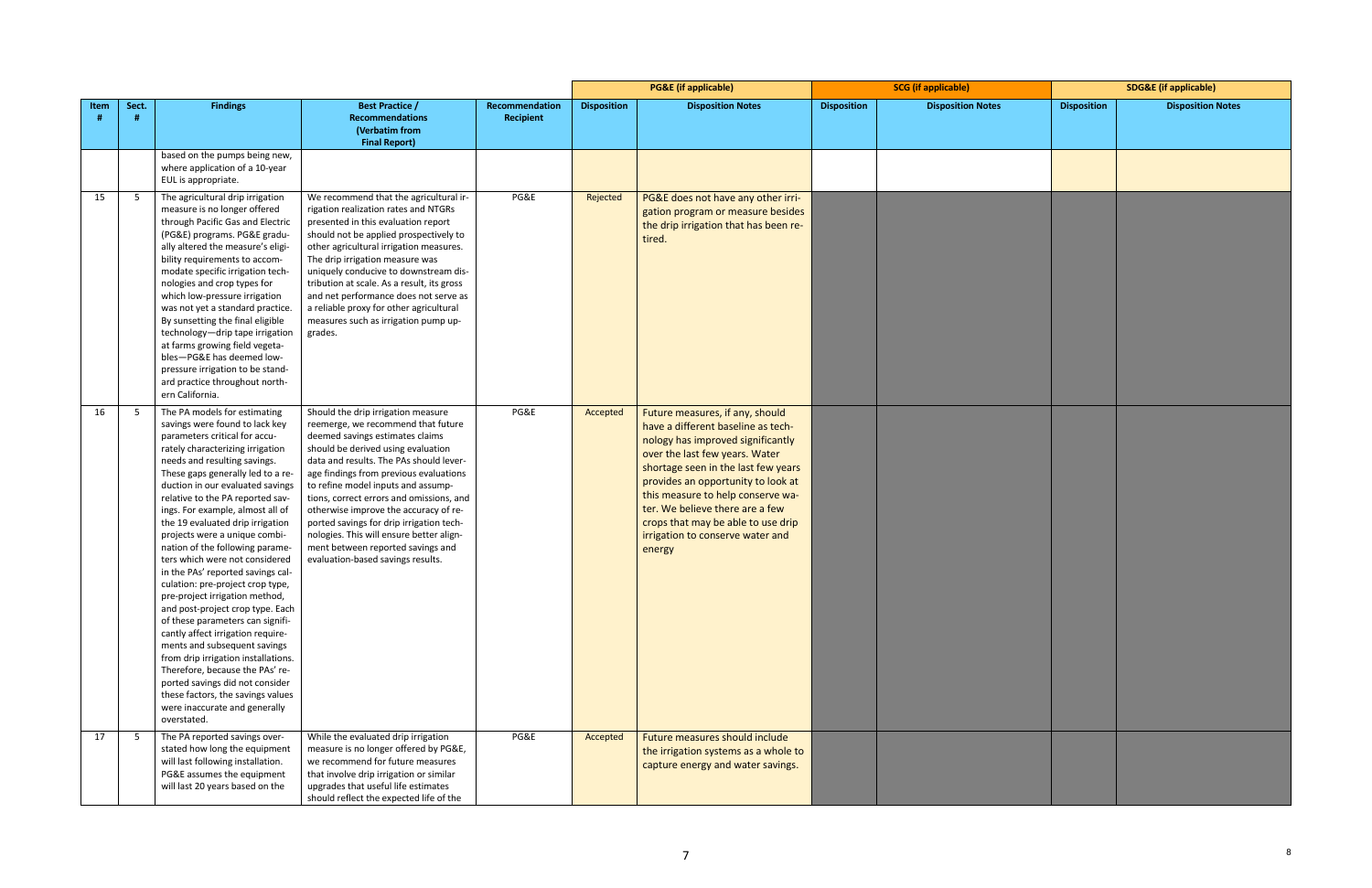|      |       |                                                                                                                                                                                                                                                                                                                                                                                                                                                                                                                                                                           |                                                                                                                                                                                                                                                                                                                                                                                                                                                                                                                                                                                                                                                                                                                                                                                                       |                                    |                    | <b>PG&amp;E</b> (if applicable)                                                                                                                                                                                                                                                                                                                                                                                    | <b>SCG</b> (if applicable) |                                                                                                                                                                                                                                                                                                                                                                                                                                                                                                                                                                                                 | <b>SDG&amp;E</b> (if applicable) |                          |
|------|-------|---------------------------------------------------------------------------------------------------------------------------------------------------------------------------------------------------------------------------------------------------------------------------------------------------------------------------------------------------------------------------------------------------------------------------------------------------------------------------------------------------------------------------------------------------------------------------|-------------------------------------------------------------------------------------------------------------------------------------------------------------------------------------------------------------------------------------------------------------------------------------------------------------------------------------------------------------------------------------------------------------------------------------------------------------------------------------------------------------------------------------------------------------------------------------------------------------------------------------------------------------------------------------------------------------------------------------------------------------------------------------------------------|------------------------------------|--------------------|--------------------------------------------------------------------------------------------------------------------------------------------------------------------------------------------------------------------------------------------------------------------------------------------------------------------------------------------------------------------------------------------------------------------|----------------------------|-------------------------------------------------------------------------------------------------------------------------------------------------------------------------------------------------------------------------------------------------------------------------------------------------------------------------------------------------------------------------------------------------------------------------------------------------------------------------------------------------------------------------------------------------------------------------------------------------|----------------------------------|--------------------------|
| Item | Sect. | <b>Findings</b>                                                                                                                                                                                                                                                                                                                                                                                                                                                                                                                                                           | <b>Best Practice /</b><br><b>Recommendations</b><br>(Verbatim from<br><b>Final Report)</b>                                                                                                                                                                                                                                                                                                                                                                                                                                                                                                                                                                                                                                                                                                            | Recommendation<br><b>Recipient</b> | <b>Disposition</b> | <b>Disposition Notes</b>                                                                                                                                                                                                                                                                                                                                                                                           | <b>Disposition</b>         | <b>Disposition Notes</b>                                                                                                                                                                                                                                                                                                                                                                                                                                                                                                                                                                        | <b>Disposition</b>               | <b>Disposition Notes</b> |
|      |       | default value considered for ag-<br>ricultural irrigation pumps. We<br>found that the drip irrigation<br>equipment are often replaced<br>more frequently than the<br>pumps to conserve both water<br>and energy.                                                                                                                                                                                                                                                                                                                                                          | program-installed irrigation emitters,<br>not the associated irrigation pump.                                                                                                                                                                                                                                                                                                                                                                                                                                                                                                                                                                                                                                                                                                                         |                                    |                    |                                                                                                                                                                                                                                                                                                                                                                                                                    |                            |                                                                                                                                                                                                                                                                                                                                                                                                                                                                                                                                                                                                 |                                  |                          |
| 18   | - 5   | For many of the tankless water<br>heaters evaluated, program<br>tracking data did not provide<br>sufficient information. For ap-<br>proximately 45% of projects in<br>the population, we did not have<br>sufficient participant contact<br>data to verify water heater in-<br>stallations or evaluate savings.<br>As a result, we expanded our<br>evaluation recruitment pool and<br>ultimately exceeded the target<br>sample count. We are encour-<br>aged by the slight improvement<br>in recent tracking data quality as<br>compared to our previous expe-<br>riences. | We recommend that the PAs require<br>participating distributors and partner-<br>ing contractors to collaboratively col-<br>lect and submit basic information for<br>each customer ultimately receiving the<br>equipment or other program support.<br>As noted above, this appears to be<br>most challenging to accomplish for in-<br>stalled equipment that are delivered by<br>the programs through retail or other<br>equipment supplier sources, in con-<br>trast with equipment that are installed<br>directly by contractors and should<br>therefore be an area of focus for imple-<br>menting this recommendation. This<br>basic information is critical for the PAs,<br>the CPUC, and its contractors to verify<br>installations and maintain the integrity<br>of ratepayer incentive dollars. | PG&E and SCG                       | Accepted           | We are pleased by the positive trend,<br>albeit slight, in efforts to improve track-<br>ing of customer installations through<br>participating distributors. As of the<br>writing of these comments, this meas-<br>ure has become part of the statewide<br>midstream water heating program<br>which will now be administered by<br>DNVGL Energy Services with lead PA<br>SoCal Gas.                                | Accepted                   | SoCalGas has just begun offering the<br>tankless water heating measure in its<br>downstream program and requires that<br>all customer installation site infor-<br>mation be provided for verification. Ad-<br>ditionally, regarding the midstream<br>programs, the requirement for end-use<br>customer data is not relevant as the<br>purpose of midstream programs is to<br>support the upselling and stocking<br>practices of energy efficient measures<br>through a midstream distributor. Dis-<br>tributor information is collected and re-<br>ported as a requirement of the pro-<br>gram. |                                  |                          |
| 19   | 5     | We determined that 9 of the 51<br>evaluated projects either never<br>saved energy or no longer save<br>energy. Three claimed projects<br>occurred at facilities that have<br>since permanently closed, and<br>six projects were claimed at ser-<br>vice addresses that had no evi-<br>dence of recent tankless water<br>heater installations. These pro-<br>jects resulted in zero savings<br>and significantly reduced overall<br>realized program savings.                                                                                                              | We recommend that programs should<br>require participating distributors and<br>partnering contractors to submit more<br>comprehensive installation documen-<br>tation (e.g., invoices, commissioning<br>reports) and photographs to prove<br>measure installation, quantity, size,<br>fuel source, and efficiency. This ap-<br>pears to be most challenging to accom-<br>plish for installed equipment that are<br>delivered by the programs through re-<br>tail or other equipment supplier<br>sources, in contrast with equipment<br>that are installed directly by contrac-<br>tors, and should therefore be an area<br>of focus for implementing this recom-<br>mendation.                                                                                                                        | PG&E and SCG                       | Accepted           | As of this date, the statewide water<br>heating program which will be adminis-<br>tered by DNVGL Energy Services with<br>lead PA SoCal Gas have addressed this<br>challenge in their Implementation Plan<br>in section 4, Measurement and Verifi-<br>cation and Appendix C which diagrams<br>elements of QC in the program. As<br>stated by the IP, rate of PA sampling<br>will be at the discretion of SoCal Gas. | Rejected                   | As stated above, the goal of midstream<br>programs is to support the stocking and<br>selling of energy efficient measures,<br>not track end use customer data.                                                                                                                                                                                                                                                                                                                                                                                                                                  |                                  |                          |
| 20   | 5     | Twenty-nine of the 51 evaluated<br>projects applied incorrect per-<br>unit savings values or misclassi-<br>fied the type of facility in which<br>the measure was installed. Cor-<br>recting these errors resulted in<br>slightly lower estimated savings.                                                                                                                                                                                                                                                                                                                 | We recommend that the PAs' redouble<br>efforts to ensure that reported savings<br>estimates are based on the correct ap-<br>plication of per-unit deemed savings<br>values. We attribute these observed<br>errors to the following: erroneous ap-<br>plication of the wrong result, or mis-<br>specification of the facility type, cli-                                                                                                                                                                                                                                                                                                                                                                                                                                                               | PG&E and SCG                       | Accepted           | As of this date, the statewide water<br>heating program which will be adminis-<br>tered by DNVGL Energy Services with<br>lead PA SoCal Gas have addressed this<br>challenge in their Implementation Plan<br>in section 4, Measurement and Verifi-<br>cation and Appendix C which diagrams<br>elements of QC in the program. As<br>stated by the IP, rate of PA sampling                                            | Accepted                   | Assuming that this information is in re-<br>lated to downstream participation and<br>not midstream, SoCalGas will ensure<br>that applications submitted for review<br>and approval, will properly track and<br>capture all pertinent information to en-<br>sure accurate reporting of installed<br>measures.                                                                                                                                                                                                                                                                                    |                                  |                          |